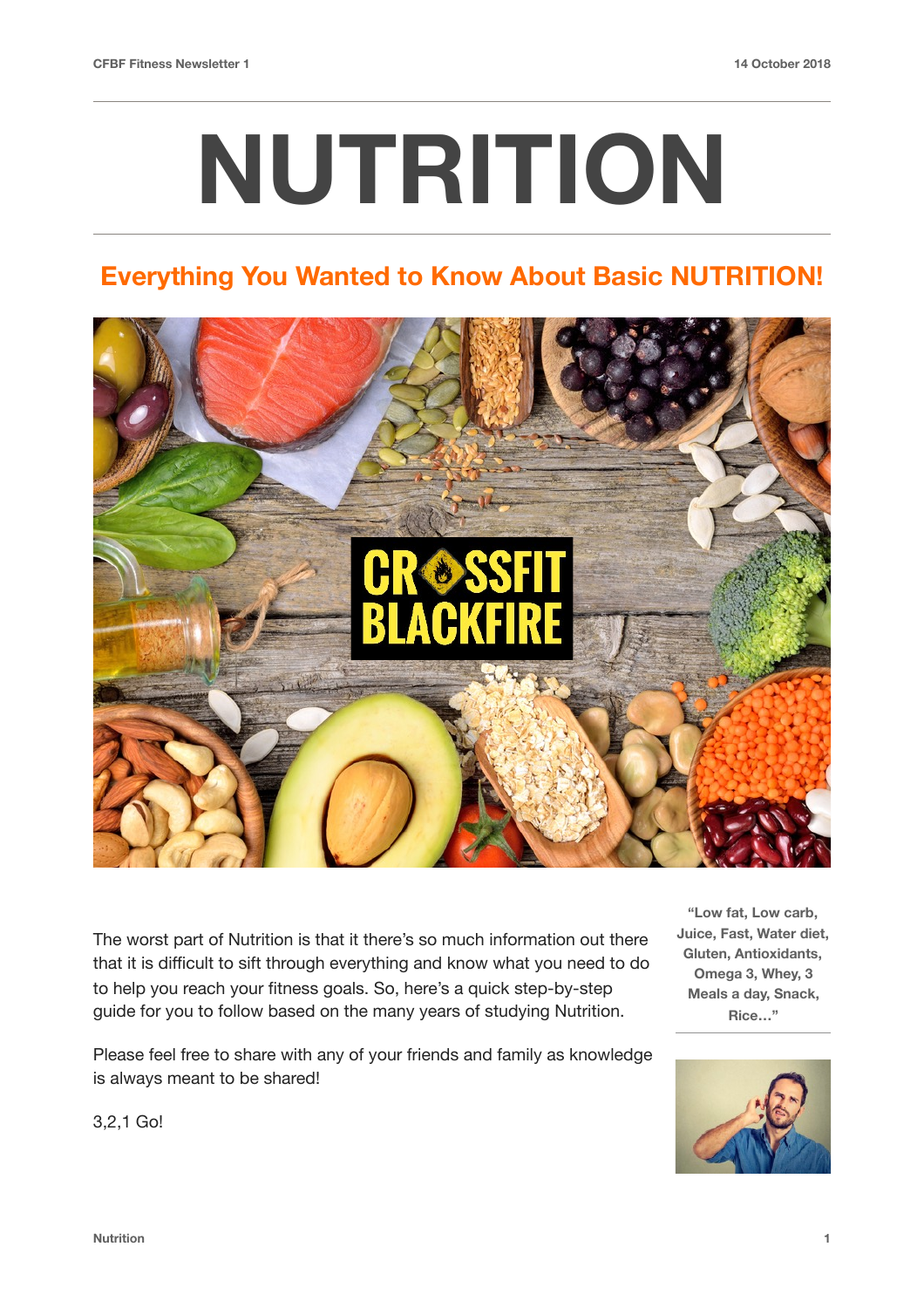#### **Just Starting**

If you are a member of Crossfit Blackfire you've probably stumbled upon the official Crossfit prescription for fitness "Eat meat and vegetables, nuts and seeds, some fruit, little starch and no sugar." While brilliant for people/newbies who need a succinct easy to remember sentence this is of little help when you want to pursue elite fitness. But this is GREAT advice for anyone who is beginning their first step into fitness and we wholly recommend it for people struggling just to get through the first month of our crazy-tiring Crossfit workouts!

Once you're a month in and have completely cut-out simple sugars from your diet and hopefully have reduced Carbohydrates from your diet it's time to step it up!



#### **Getting Seriously Serious!**

The goal for everyone is build muscle and strength, lose fat and have energy! As Greg Glassman says "The needs of the Elite Athlete/Olympians and the elderly/normal people differ by degree

not kind." That means everybody needs mobility, strength, speed, endurance, better nutrition etc. Olympians need them MORE than us normal people but we still need them too!

We're not going to cut any corners - we are going to have to start measuring and calculating stuff!

Keep your stats handy - Age, Weight in kgs, Height (in cm), Body fat%.

#### **Step 1 Calculating How much Protein you need to eat in a day**

To ensure that you do not lose muscle due to any nutritional changes the first thing we will do is calculate the bare minimum number of Proteins you need to consume every day.

**There are many gadgets to calculate BF%** 

**Your Crossfit box or gym will have such a device handy!**

## **"Let food be thy medicine and medicine be thy food."**

*-HIPPOCRATES*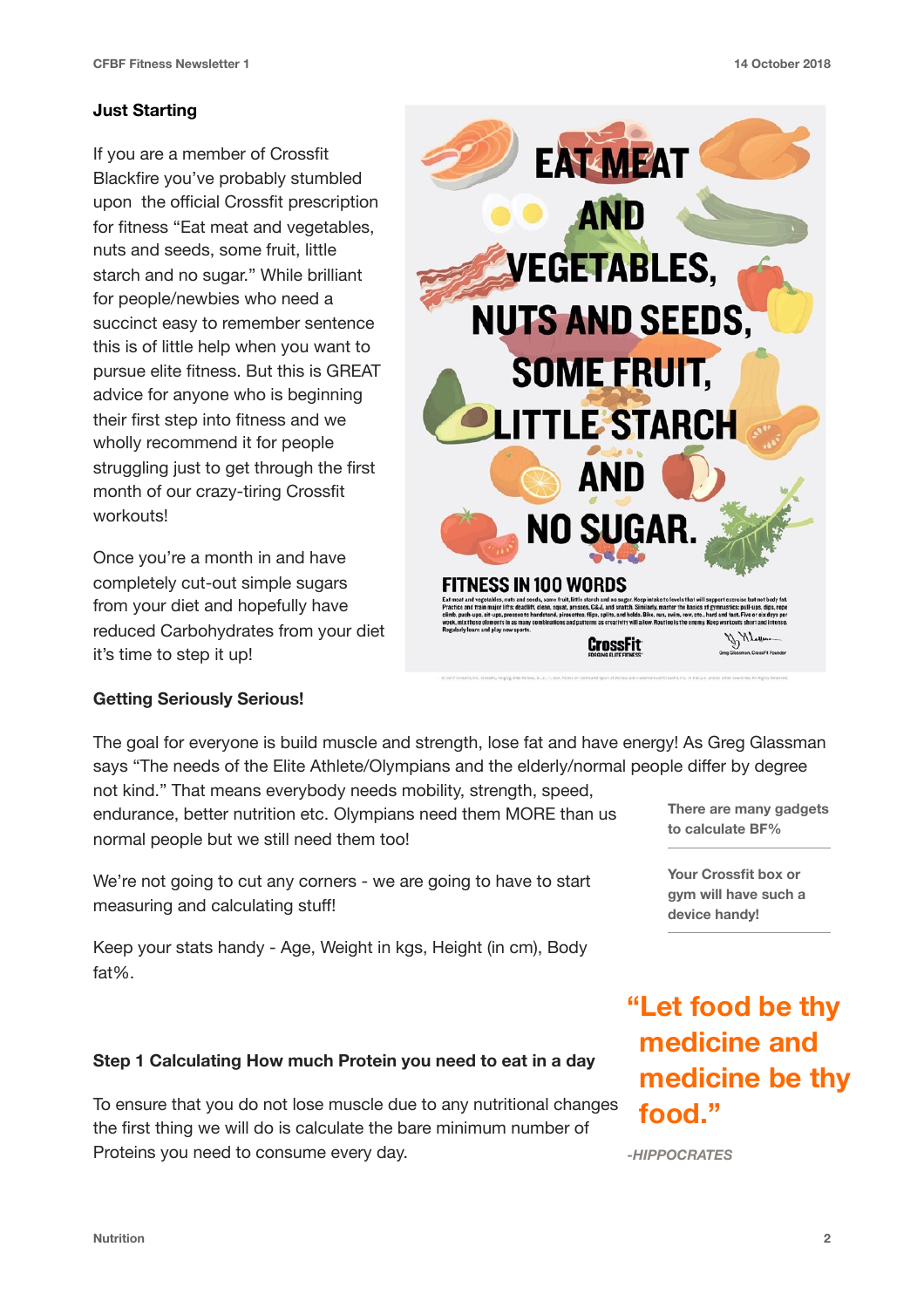Let's take an example of an Athlete with the following stats

#### **Age: 26 Weight:87kg BF%:18% Height:177cm**

Weight in kgs x (100 - BF%) = Lean Body Mass (kg)  $x 2.2$  = Grams of Protein per day 100

Our Athlete - 87kg x (100 - 18.7) = 70.7Kg LBM x 2.2 = 155 gms Protein per day <u>100</u>

Let's start by calculating how much Lean Body Mass our athlete has. Now multiply this number by 2.2 to get for LBM in pounds. So going by our example our athlete's LBM (lbs) works out to around 155. We need to eat a gram of protein per pound of Lean body mass! Thus our athlete needs to consume 155gms of Protein everyday!

**Please Note This is the minimum Protein per day our athlete needs to maintain (repair/recover) his muscles and strength and does not decrease no matter what his goal (weight-loss, fat-loss, speed, endurance etc etc.)** 



#### **Step 2 Calculating TDEE (Total Daily Energy Expenditure)**

Now that our athlete knows how much protein he needs to eat per day to insulate his muscles from any effect from any change in diet we can move to the next step.

The formula for this step is better utilised by just heading down to one of the countless websites available. Here are some of the good ones…

#### [www.tdeecalculator.net/](http://www.tdeecalculator.net/)

#### [www.damnripped.com/tdee-calculator/](http://www.damnripped.com/tdee-calculator/)

Using the first link our Athlete has a TDEE of 3,296 Calories a day. Which means he burns a total of **3,296 calories per day** (this includes his exercise and his resting metabolic rate).

#### **Step 3 Calculating Your Weight/Fat Loss Goals**

This one's easy.

Male athletes typically have a body fat percentage of between 6 and 13 percent, and female athletes a body fat percentage of 14 to 20 percent.

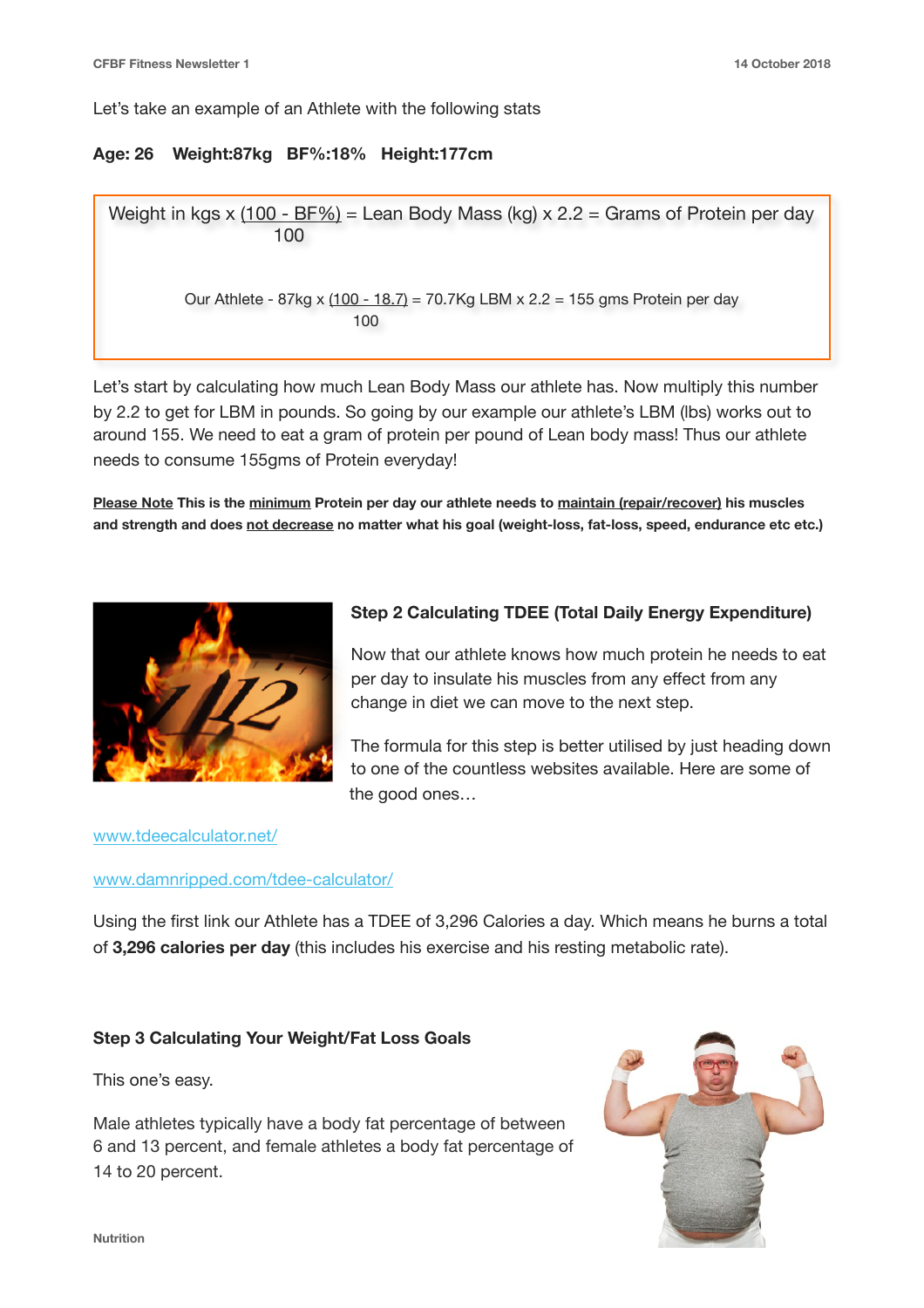From our example Our Athlete wants to reach a BF% of below 15%

To reduce fat he needs to reduce his daily calorie intake by 500

ie. TDEE of 3,296 - 500 = 2,796

This means our athlete needs to eat 2,796 calories per day to slowly burn fat till he reaches his goal BF%.

So you may be asking why 500 calories? Does this change for different goals?

So far nutritionists and dieticians pretty much agree that a 500 cal deficit is the perfect number to slowly and safely reduce fat while still maintaining a healthy BMR.



#### **Calculating How Many Calories You Are Eating in a Day**

This is by far the hardest part for everyone. The only way to do this is to weigh and measure everything you eat.

Buy a set of measuring spoons (around Rs200) and a kitchen weighing machine (Rs500) and weigh everything you eat and look it up on the net.

#### <https://www.myfitnesspal.com/>

Total the calories you've eaten for the day and you will now know for sure whether you are in a calorie deficit or not.

After a few days of doing this you will begin to remember how many calories are there in your 'go to' foods and it will get easier and easier to calculate.







#### **That's more or less it! No really.**

That's your 90% right there in terms of nutrition. Try to eat balanced; stay in a calorie deficit; make sure you hit your protein intake and watch your body scale to new heights in terms of fitness.